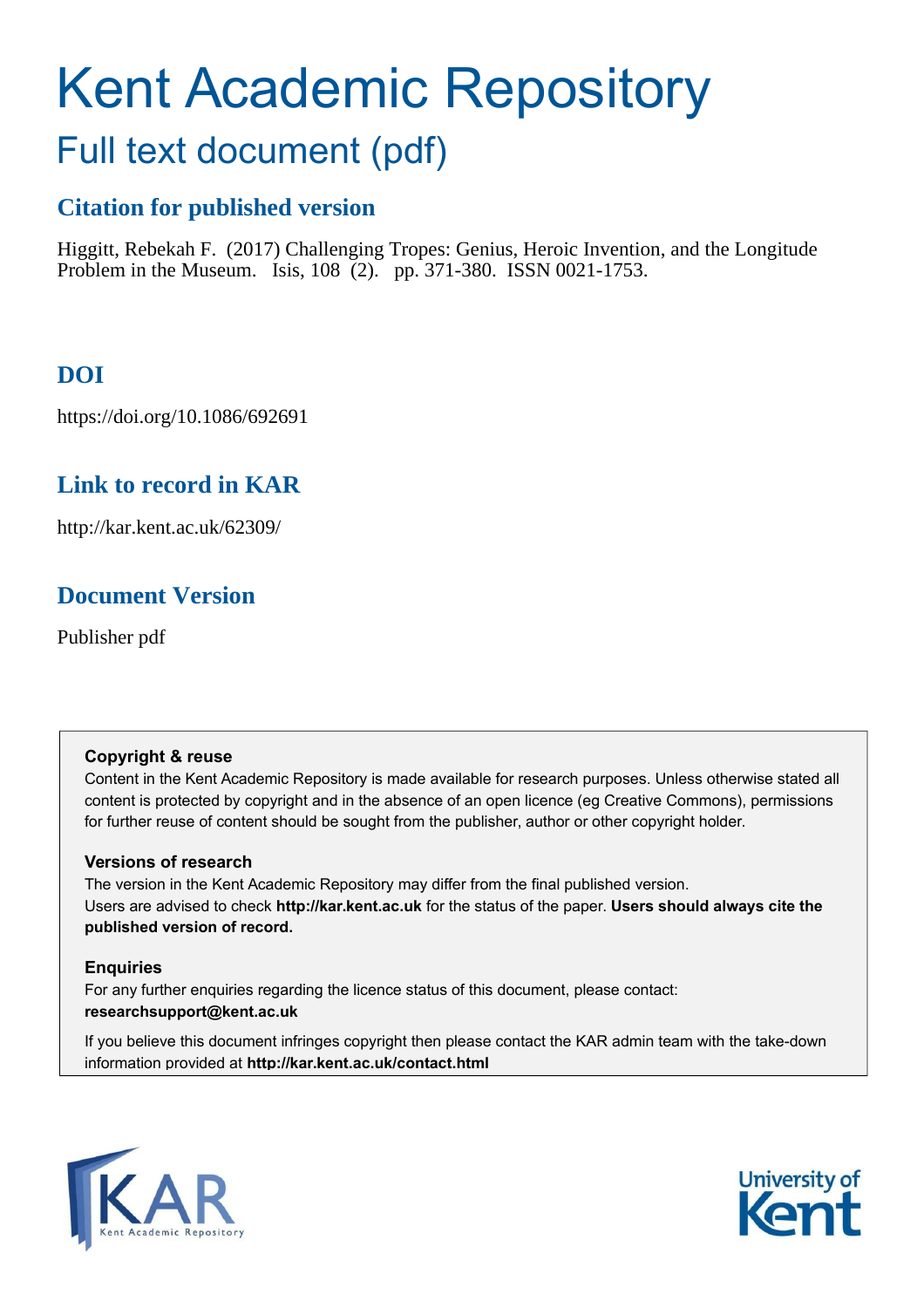## **Challenging Tropes: Genius, Heroic Invention, and the Longitude Problem in the Museum**

#### **Rebekah Higgitt,** University of Kent

**Abstract:** This essay explores how concerns relevant to academic historians of science do and do not translate to the museum setting. It takes as a case study a 2014 exhibition on the story of longitude, with which the author was involved. This theme presented opportunities and challenges for sharing nuanced accounts of science, technology, and innovation. Audience expectation, available objects, the requirements of display, and economic constraints were all factors that could impede effective communication of the preferred version of the story, developed in part through an associated research project. Careful choices regarding objects and design, together with the use of theatrical and multimedia spaces and digital displays, helped to shift visitor interest from the wellknown version of the story and toward a longer and more peopled account. However, the persistence of heroic and genius narratives meant that this could not always be achieved and that effective engagement must include direct conversation.

y title can be read in two ways. On the one hand, curators and historians of science often IVI seek to challenge the recurring and simplistic interpretations of the past that emphasize heroic individuals, discoveries, and inventions. On the other, these tropes are challenging to deal with in a museum setting. They are desired by audiences, exploited by marketing teams, and have a persistent emotional appeal that curators must acknowledge and choose to work with, work against, or carefully subvert. They can risk annoying other experts if they accept the heroics too wholeheartedly or alienating audiences if they ignore the "hook" that persuades visitors to part with money. The same is true for popular writing, of course, which was the subject of some angst for historians of science in the 1990s and 2000s, when it felt as if others were not only profiting from "our" subject but doing so in a way that undermined the discipline's sense of what was worth knowing.<sup>1</sup> This essay considers such issues from the museum perspec-

Rebekah Higgitt is a lecturer at the University of Kent, having previously been a curator at Royal Museums Greenwich. Her research has focused on seventeenth- to nineteenth-century scientific biography, institutions, and material culture. She recently coedited Navigational Enterprises (Palgrave, 2015). Centre for the History of the Sciences, School of History, University of Kent, Canterbury, Kent CT2 7NX, United Kingdom; r.higgitt@kent.ac.uk.

 $1$  David Philip Miller, "The 'Sobel Effect': The Amazing Tale of How Multitudes of Popular Writers Pinched All the Best Stories in the History of Science and Became Rich and Famous While Historians Languished in Accustomed Poverty and Obscurity, and How This Transformed the World . . .," Metascience, 2002, 11:185-200. See also John Hedley Brooke, "Presidential Address: Does the History of Science Have a Future?" British Journal for the History of Science, 1999, 32:1–20; Simon Schaffer, "Our Trusty Friend the Watch," London Review of Books, 31 Oct. 1996, 18(21):11–12; and John Gascoigne, " 'Getting a Fix': The Longitude Phenomenon," Isis, 2007, 98:769–778.

Isis, volume 108, number 2. © 2017 by The History of Science Society. All rights reserved. 0021-1753/2017/0108-0011\$10.00.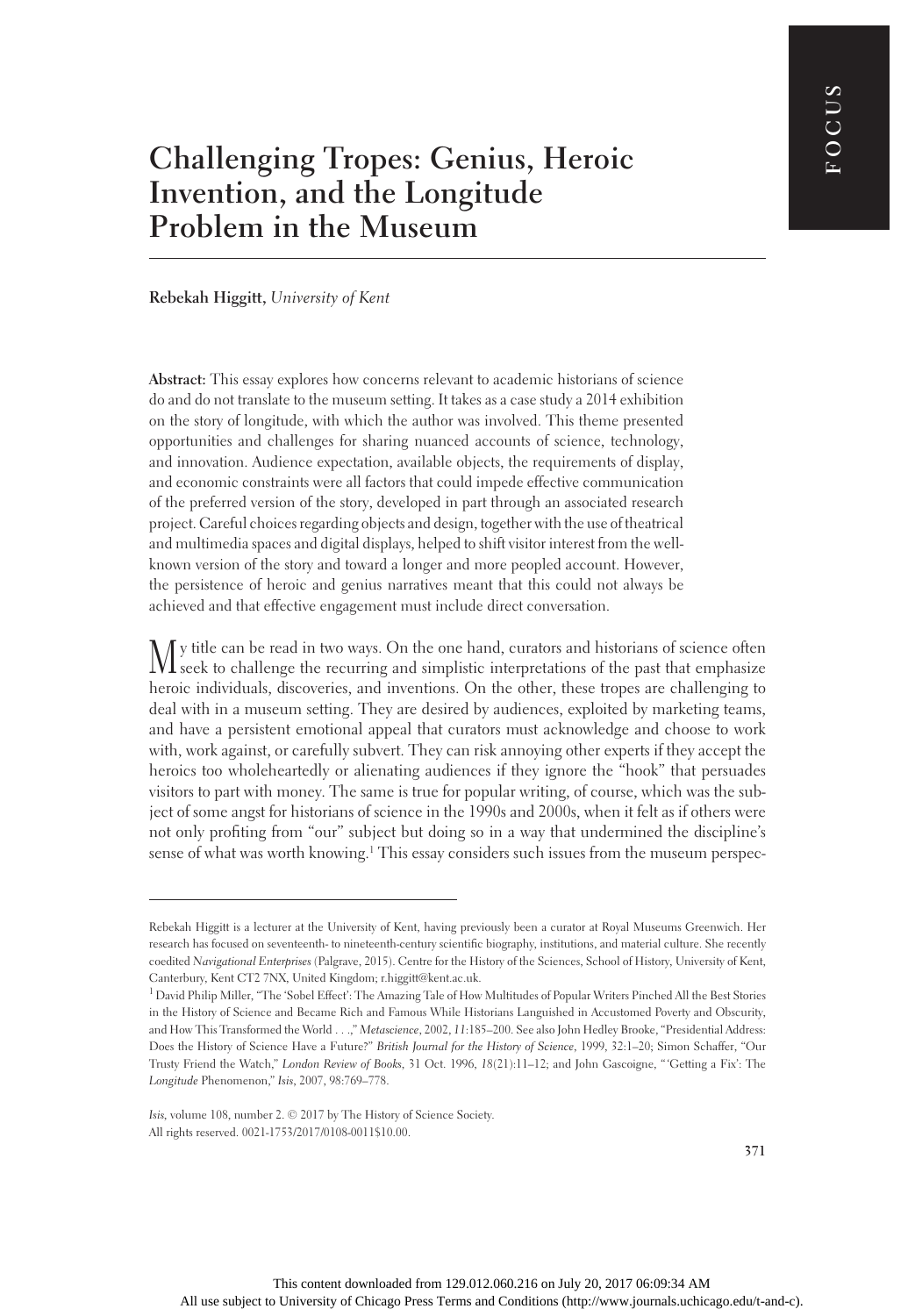tive, where it is not just a question of persuading the public but also of suiting institutional values and objectives and working with the opportunities and constraints of object display. The case study is a 2014 exhibition on the very topic that prompted the millennial angst: the story of longitude.

Ships, Clocks, and Stars: The Quest for Longitude (hereafter SCS) was a major international exhibition at the National Maritime Museum, Greenwich, between 11 July 2014 and 4 January 2015. It used 750 square meters of the temporary exhibition space's 800 square meters and displayed 190 objects (including two replicas), largely from the museum's own collections but also loaned from elsewhere, alongside interactive, graphic, and scenic interpretation, often evoking historic spaces.<sup>2</sup> As the exhibition team members were well aware, there was some tension between our desired narrative and the popular version of the story centered on John Harrison's development of marine timekeepers, which gained wide recognition with Dava Sobel's 1995 bestseller Longitude.<sup>3</sup> Here I outline some of the thinking behind the exhibition, exploring approaches and strategies designed to engage visitors with a narrative more complex and peopled than they may have expected. I will also discuss problems encountered, which relate particularly to the practicalities of using objects and to questions of audience expectation. The exhibition was well received by historians of science (including winning a prize from the British Society for the History of Science), but it is less clear whether lay audiences came away with the desired messages. Academics who aim to share research with wider publics through object display and partnerships with museums should be aware of the possibilities and limitations involved in the necessarily multidisciplinary, pragmatic, and compromise-filled process of developing galleries and exhibitions.<sup>4</sup>

#### **SHIPS, CLOCKS, AND STARS AT GREENWICH**

The institutional setting of the SCS exhibition inevitably influenced its nature. Historic scientific artifacts are found within the collections of a wide range of museums, and, as the various essays in this Focus section make clear, their meaning and role vary correspondingly.<sup>5</sup> Royal Museums Greenwich, comprising the National Maritime Museum (NMM), the Royal Observatory Greenwich (ROG), the Queen's House, and the Cutty Sark, combines aspects of a history museum, science museum, art gallery, and tourist attraction, along with the historic interest of its various sites. Its collections range from fine and decorative arts to boats, guns, uniforms, and scientific instruments. Mounting a historically based and research-informed science exhibition, supported by a wide range of different types of historic artifact and aimed

<sup>&</sup>lt;sup>2</sup> Royal Museums Greenwich, Ships, Clocks, and Stars: The Quest for Longitude, http://www.rmg.co.uk/see-do/exhibitions -events/past/ships-clocks-stars (accessed 2 Dec. 2016). Eighty-seven objects (including five replicas and nine facsimiles or props) subsequently toured, going to the Folger Library in Washington, D.C.; Mystic Seaport in Connecticut; and the Australian Maritime Museum in Sydney. Visitor numbers were 94,994 in Greenwich; across all four sites, visitor numbers were 241,737. Some of the design and interactive elements can be seen in images of the exhibition at Rebekah Higgitt, "Ships, Clocks, and Stars: A New Exhibition—In Pictures," Guardian, 10 July 2014, https://www.theguardian.com/science/the-h-word/gallery/2014/jul/10 /ships-clocks-stars-exhibition-in-pictures.

<sup>&</sup>lt;sup>3</sup>The core exhibition team consisted of Richard Dunn (Senior Curator and Curator of Navigation), Rebekah Higgitt (Curator of History of Science), exhibition curators Kris Martin and Claire Warrior, and project manager Matthew Lawrence.

<sup>&</sup>lt;sup>4</sup> See also Sharon Macdonald, Behind the Science at the Science Museum (Oxford: Berg, 2002), a thorough ethnographic analysis of the complexities and contested nature of exhibition making.

<sup>&</sup>lt;sup>5</sup> For an interesting comparison of different display contexts see Alison Boyle, "Not for Their Beauty': Instruments and Narratives at the Science Museum, London," in Scientific Instruments on Display, ed. Silke Ackermann, Richard L. Kremer, and Mara Miniati (Leiden: Brill, 2014), pp. 37–60; Richard Dunn, "'More Artistic than Scientific': Exhibiting Instruments as Decorative Arts in the Victoria and Albert Museum," ibid., pp. 61-76; and Ackermann, "Of Sufficient Interest . . ., but not of Such Value . . .: 260 Years of Displaying Scientific Instruments in the British Museum," ibid., pp. 77-93.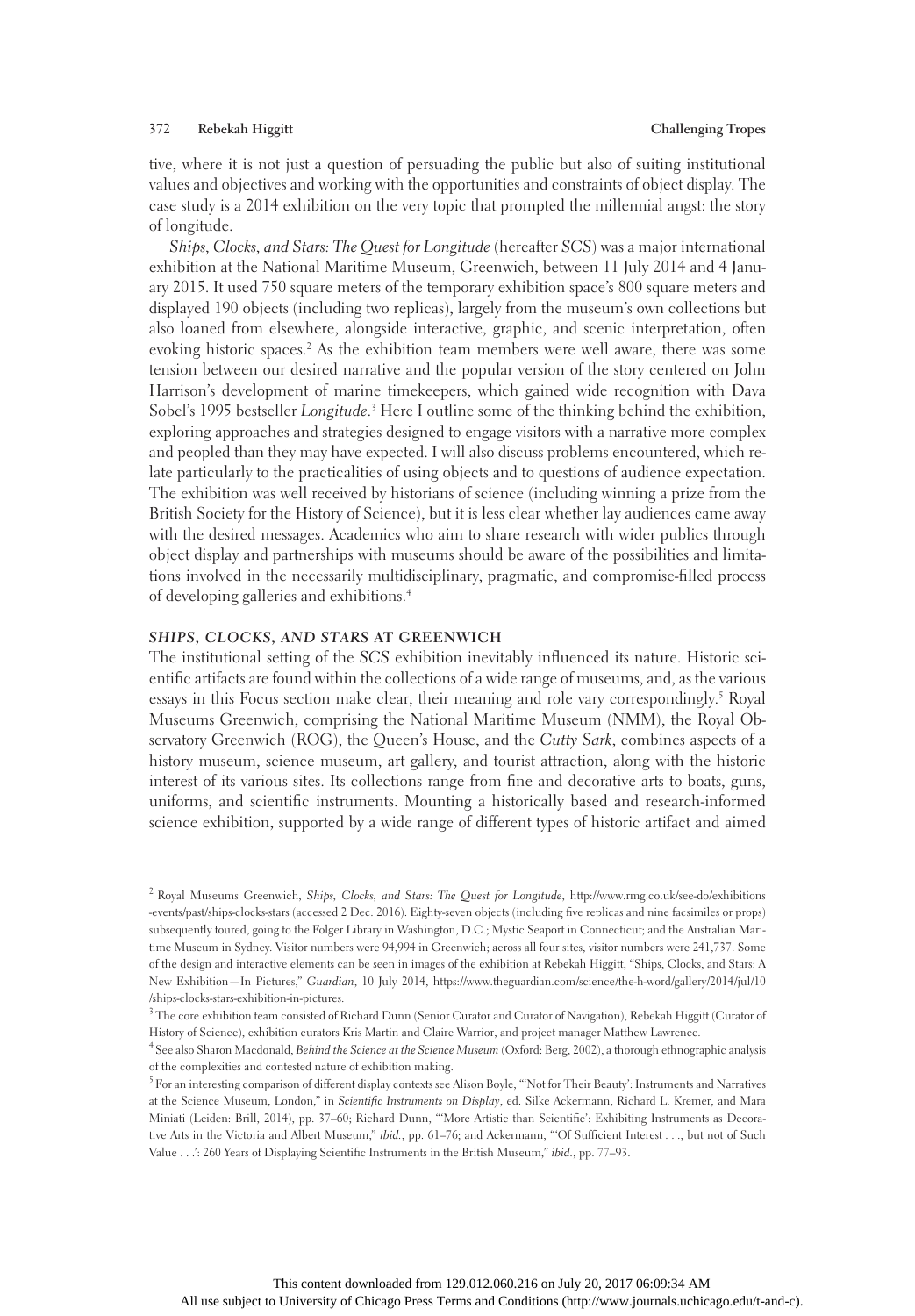chiefly at an adult audience, was perhaps more likely here than in an institution more exclusively focused on science.

The exhibition was very satisfactorily supported by the museum's collections and location, but specific hooks were required to justify a large-scale temporary exhibition, given that aspects of the story have a constant presence in displays at the ROG. The key hook was that 2014 marked three hundred years since the passing of the first Longitude Act and the appointment of the Commissioners (later Board) of Longitude. The expectation of public interest in the story, which also attracted United Technologies as a sponsor, was important, although our market research indicated that people did not necessarily recall Sobel's book. We were also using new research, from an NMM/University of Cambridge project funded by the U.K.'s Arts and Humanities Research Council (AHRC).<sup>6</sup> This project, which fed into and helped justify the thinking of the curators, signposts the recent enthusiasm of British research councils for funding projects involving institutional collaboration and public engagement. University–museum collaborations have been particularly key for the AHRC, also underpinning their Collaborative Doctoral Awards and Partnerships schemes. This has been welcomed by curators and academics, perhaps especially in the history of science, but, despite much intellectual common ground, has revealed different agendas and ways of working.

Ludmilla Jordanova has recently discussed such differences in relation to heroic narratives of invention and discovery, noting the potential for "a culture-clash between public discourse and scholarship."<sup>7</sup> She acknowledges the lack of easy solutions: museums need both nuanced research *and* stories that have the recognition and emotional appeal to bring in visitors. The question is then whether it is possible to use such hooks to draw audiences to an exhibition that is more complex and questioning than they expect. Ultimately, Jordanova's answer is for both academics and curators to accept the importance of audience connection with stories and people and for museums to be seen as a place of debate where the very appeal of heroes can be discussed. This points to the importance of museums as participatory environments and to the role of surrounding programming—tours, talks, discussions, and other events—but necessarily limits the numbers reached. By and large this essay focuses on the exhibition experience, while acknowledging that it is easier to control or give nuance to the message with face-to-face engagement and that it is difficult to know what most visitors will make of and take away from the objects, displays, or exhibitions that they encounter.

#### **THE PROBLEMATIC NARRATIVE**

The problems with Sobel's account from the point of view of academic history of science have been well rehearsed. As David Philip Miller puts it, the message is "that science is the product of individual genius, that scientific discovery is an heroic process, and that science leads to technology, has impacts and transforms the world."<sup>8</sup> Such stories create romantic tales of struggle and rivalry, of goodies and baddies, of challenge and success. Thus, the story of longitude became one about how the correct and transformational answer to a desperate problem that had baffled the scientific elite was found by an ingenious outsider, who beat them in the race to the prize: in spite of prejudice and unfair treatment, Harrison's innate genius and heroic

<sup>6</sup>"The Board of Longitude, 1714–1828: Science, Innovation, and Empire in the Georgian World" project (2010–2015) was led by Simon Schaffer, with Dunn and Higgitt as Co-Investigators, two postdoctoral researchers (Alexi Baker and Nicky Reeves), and three Ph.D. students (Katy Barrett, Eoin Philips, and Sophie Waring).

<sup>7</sup>Ludmilla Jordanova, "On Heroism," Science Museum Group Journal, 2014, 1, http://dx.doi.org/10.15180/140107 (accessed 2 Dec. 2016).

 $8$  Miller, "'Sobel Effect'" (cit. n. 1), p. 189.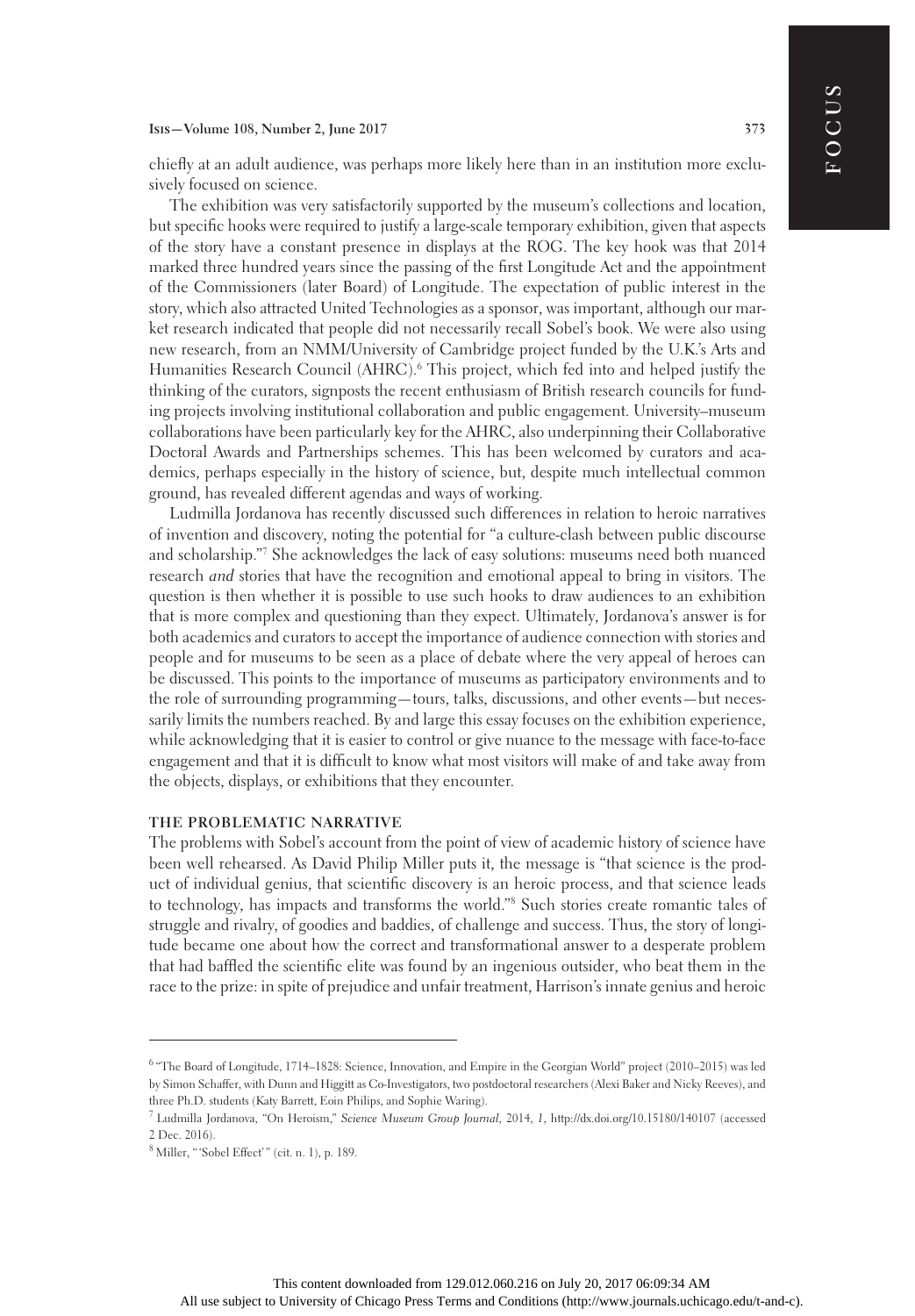persistence eventually saw him rewarded and his invention go into lifesaving action. This account clashes with the historical record and with what we know about the processes of science and technological innovation in multiple ways. While elites undoubtedly exclude(d) others from social, institutional, and financial rewards, the vigor with which underdog heroes (see also Robert Hooke, Stephen Gray, Alfred Russel Wallace, and Ada Lovelace) are championed often leads to serious distortions, relying as such accounts do on individualistic and competitive notions of invention and discovery. Harrison was neither a lone inventor nor shunned by elites in the Board of Longitude: he was given unprecedented financial support, up to and even during the period at which their relationship broke down.

Looking for a winner, the usual version of the story also dismisses the role of astronomy as a longitude method, presenting it as old-fashioned and wrongheaded in comparison to the forward-looking chronometric solution. In fact, the timekeeping and astronomical methods matured at the same time and, rather than being rival solutions competing for a prize or for adoption, were used complementarily; moreover, both received support.<sup>9</sup> Even if the focus is exclusively on timekeeping, it was not a case of Harrison coming up with the unexpectedly right answer because he was an outsider: others had developed marine timekeepers previously and were to continue developing these and Harrison's ideas before affordable and practical timekeepers could be used at sea. In addition, neither of the new techniques replaced longused methods of navigation, including dead reckoning, or made a dramatic difference to the safety of mariners. Long term, their impact was in relation to quicker and more predictable voyages and the increased scope and accuracy of maritime charts.

The simplistic narrative has wider significance that makes it important for museums to shift the public debate. Above all is the question of science and technological innovation as individual versus collective endeavor. Also unrealistic is the belief that discovery or invention leads swiftly to application and use, when they usually require time and financial support—often, before there is commercial value, from government.<sup>10</sup> Uptake is usually slow and piecemeal, advantages may not be clear or real, and even apparently superior innovations are not necessarily successful.<sup>11</sup> It takes investment in training, standardization, subsidy, and infrastructure to encourage change. While heroic narratives are often justified as ways to create enthusiasm and support for science, they may be counterproductive.<sup>12</sup> Increased interest in science and related careers, and support for government funding, requires awareness that science needs all sorts of people and skills, not just lone mavericks, and that innovation is slow, contingent, and,

<sup>&</sup>lt;sup>9</sup> See, e.g., David Philip Miller, "Longitude Networks on Land and Sea: The East India Company and Longitude Measurement 'in the Wild,' 1770–1840," in Navigational Enterprises in Europe and Its Empires, 1730–1850, ed. Richard Dunn and Rebekah Higgitt (London: Palgrave Macmillan, 2015), pp. 223–247; and Dunn and Higgitt, Finding Longitude: How Ships, Clocks, and Stars Helped Solve the Longitude Problem (Glasgow: Collins, 2014).

<sup>&</sup>lt;sup>10</sup> In the contemporary context see Mariana Mazzucato, *The Entrepreneurial State* (London: Demos, 2011).

<sup>&</sup>lt;sup>11</sup> A canonical example is Ruth Schwartz Cowan, "How the Refrigerator Got Its Hum," in The Social Shaping of Technology, ed. Donald A. MacKenzie and Judy Wajcman (Buckingham: Open Univ. Press, 1985), pp. 202–218.

<sup>&</sup>lt;sup>12</sup> Critiques have followed the popular success of heroic stories. See, e.g., Marjorie Garber, "Our Genius Problem," Atlantic, 2002, http://www.theatlantic.com/magazine/archive/2002/12/our-genius-problem/308435/ (accessed 2 Dec. 2016); and Christine MacLeod, "The Invention of Heroes," Nature, 2009, 460:572-573. Recent research suggests that, while tales of effort and difficulty can be pedagogically useful, those that simply emphasize exceptional ability are not. See Xiaodong Lin-Siegler et al., "Even Einstein Struggled: Effects of Learning about Great Scientists' Struggles on High School Students' Motivation to Learn Science," Journal [of Educational Psychology](http://www.journals.uchicago.edu/action/showLinks?doi=10.1086%2F692691&crossref=10.1037%2Fedu0000092&citationId=p_n_19), 2016, 108:314–328. It would be interesting to test accounts of lesser lights and of different types of effort (e.g., hardworking vs. heroically dedicated). There has also been some pushback: see, e.g., Roger Highfield, "Heroes of Science," Royal Society lecture, 2012; and Highfield, "The Decline of the Scientific Hero," Edge, 2012, https://www.edge.org/response-detail/23686 (accessed 2 Dec. 2016).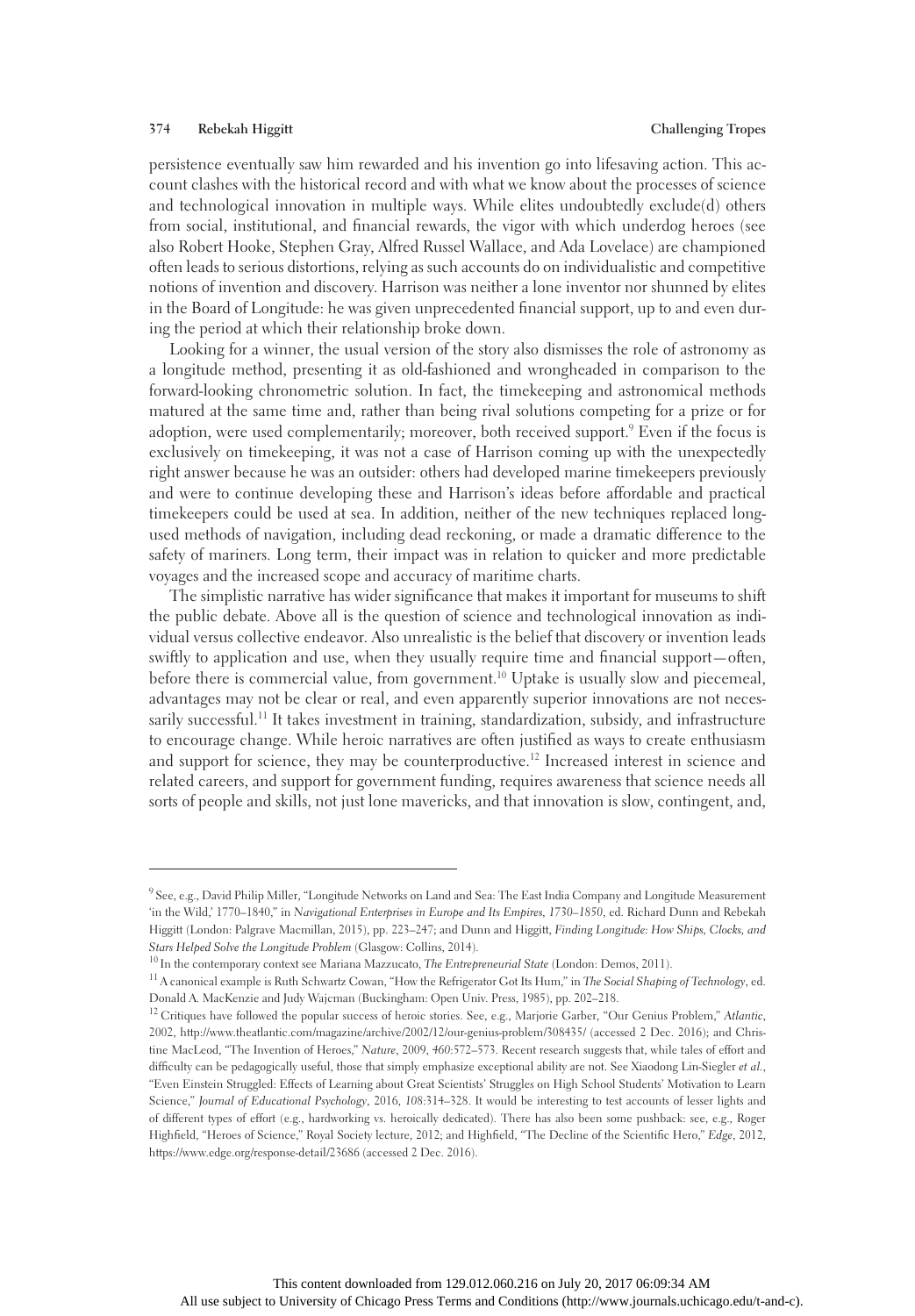**FOCUS**

if not at the mercy of markets and individuals, requires governmental or institutional policy and support.

Making a virtue of the problems of the well-known and heroic version of a story could lead to a myth-busting approach. To an extent, SCS aimed to do this for those who were familiar with Sobel's book, but it could not be the primary approach. Rather, as part of reconfiguring the narrative, we took aim at some "myths"—lone geniuses and world-changing inventions that may be universal enough to count as general expectations. However, given what we know about audience habits in terms of dwell time and reading, and the persistence of popular narratives, it can fairly be asked to what extent we could expect visitors to shift their views on the specific story or its wider application.<sup>13</sup> In the museum context there were also other elements working against this, including the differing appeal of relevant objects. We made use of a range of strategies to address such issues, enjoying successes but not always overcoming associated problems.

#### **SOLUTIONS AND BARRIERS**

The exhibition did four big things in order to challenge heroic and individualistic accounts. First, it used a longer time scale and, second, it contained a larger number of people than might be expected. Third, it presented the development of the astronomical and timekeeping methods as parallel and complementary. Fourth, it used nonobject elements (interactive and audiovisual displays, graphics, and immersive spaces) to generate interest in alternative parts of the story. In the guise of narrative, personalities, and places, we explored such unappealing themes as stimuli, development, prototypes, government support, bureaucracy, infrastructure, trials, commercial development, and use. The exhibition began with pre-eighteenth-century navigation and the backstory to the plausible options in 1714. We were keen that none were dismissed as "nutty" but were seen as possible pragmatic and local solutions.<sup>14</sup> Reaching the 1730s–1760s, the story slowed and narrowed to focus on the London context that sustained development and set the scene for trials and support by the Royal Society, the Board of Longitude, the ROG, and the Royal Navy, including on James Cook's voyages of exploration. Thereafter, we showed how manufacturing was simplified or mechanized, training implemented, and the key instruments made affordable. We ended in the nineteenth century, with the new techniques being used to create charts, against which all navigational methods became more reliable.

#### **No Lone Geniuses: Adding People to the Story**

The exhibition's large cast, spread across time, emphasized the collaborative nature and slow development of longitude solutions. Sixteen contemporary portraits helped to convey the human-made nature of science and acted as visual clues to their historic worlds.<sup>15</sup> The first set put the faces of "champions" to the potential methods: Galileo Galilei, who discovered Jupiter's moons and promoted them as a longitude solution; Christiaan Huygens, whose pendulum clocks helped revolutionize astronomy and whose marine timekeepers inspired others; John Flamsteed, the first Astronomer Royal at the ROG, founded to perfect the lunar-distance

<sup>&</sup>lt;sup>13</sup> See Lynda Kelly, "Writing Text and Labels," http://australianmuseum.net.au/writing-text-and-labels (accessed 5 Jan. 2017), for a useful summary of literature on visitor behavior, including low dwell time and label reading, and how to change it. On museums, collective memory, and "distortion" of interpretation due to lack of congruity between expectation and exhibit see Susan A. Crane, "Memory, Distortion, and History in the Museum," [History and Theory](http://www.journals.uchicago.edu/action/showLinks?doi=10.1086%2F692691&crossref=10.1111%2F0018-2656.00030&citationId=p_n_23), 1997, 36:44–63.

<sup>&</sup>lt;sup>14</sup> Owen Gingerich, "Cranks and Opportunists: 'Nutty' Solutions to the Longitude Problem," in The Quest for Longitude, ed. William J. H. Andrewes (Cambridge, Mass.: Harvard Univ., Collection of Historical Scientific Instruments, 1996), pp. 134–148. <sup>15</sup> On the exhibition's portraits see Katy Barrett and Richard Dunn, "A Mechanic Art," Apollo, 2014, pp. 82–86.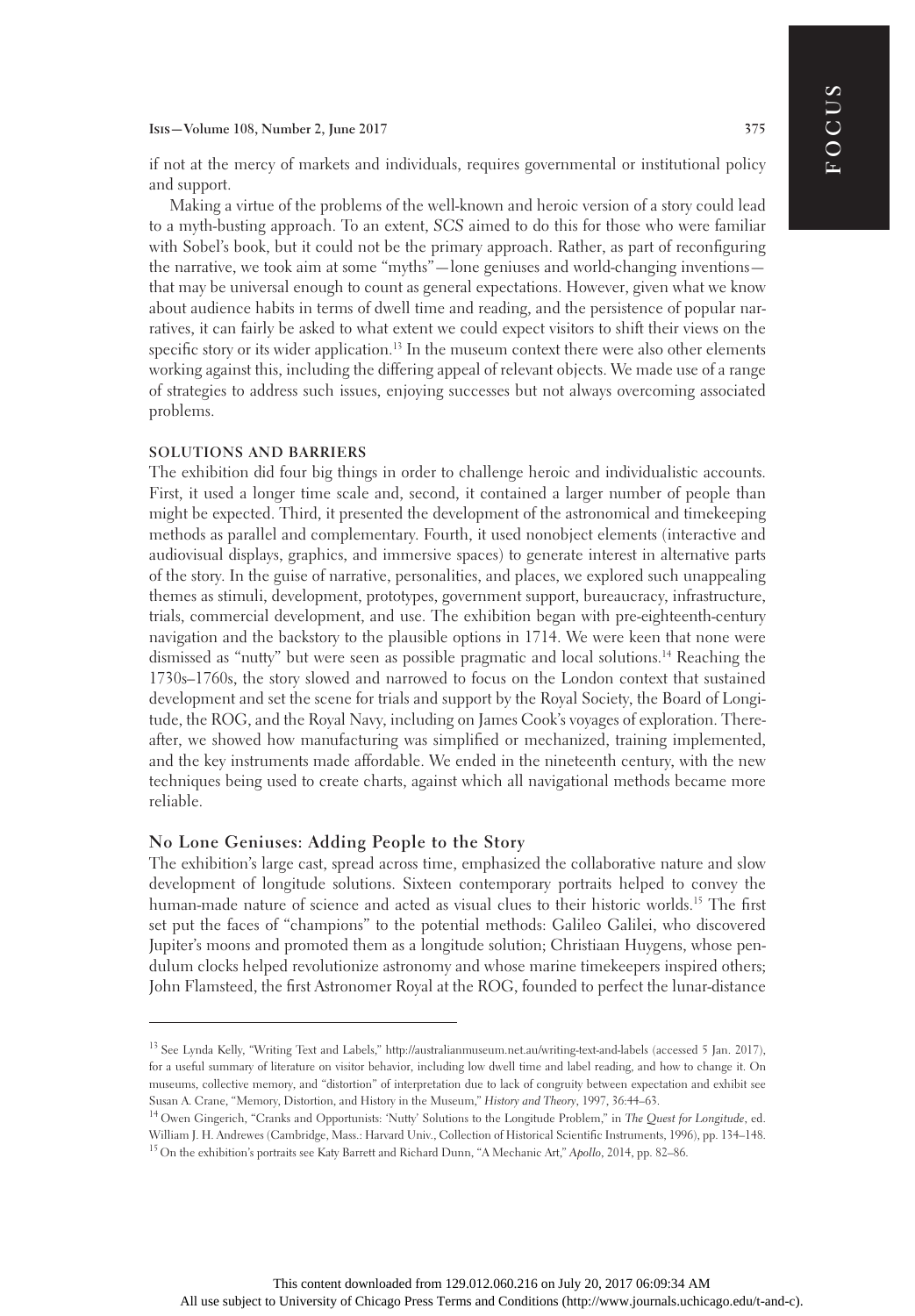method; Edmond Halley, who mapped magnetic patterns at sea; and William Whiston, who was the prime lobbyist behind the Longitude Act and worked on several possible solutions, including rocket signals. The next tranche of portraits were linked to the Board of Longitude and the Royal Society: Isaac Newton, who advised Parliament on the Longitude Act; George Graham, clockmaker and supporter of Harrison; Harrison himself; Astronomers Royal James Bradley and Nevil Maskelyne; and John Hadley, who developed the octant. The section on use of the methods at sea included a portrait of Cook, while those of Thomas Mudge, John Arnold, Thomas Earnshaw, and Jesse Ramsden presided over the section on the later development of timekeepers and instrument manufacture.

Big names helped demonstrate what a significant and perennial problem longitude was and show the collaborative nature of the response. However, there were risks. One was the possibility of creating a timeline of "giants" and, in challenging one hero story, drawing on several more. This was a fair criticism of a dramatic marketing film made to promote the exhibition, with its "enumeration of the 'greatest minds,' placing Harrison in a line with Galileo Galilei and Isaac Newton," although the exhibition aimed to reveal different types of contribution.<sup>16</sup> What is undeniable is that, after the early sections, the story is almost entirely about white British men. Using objects made it considerably harder to point out the international nature of the story in the exhibition than in the accompanying book. Object numbers must be limited for reasons of space, narrative clarity, and cost, and using local collections means that national stories dominate. We had, for example, hoped to borrow one of Pierre Le Roy's remarkable timekeepers from the Musée des Arts et Métiers, but they do not, ironically, travel. The cost of borrowing the particular timekeeper by Ferdinand Berthoud that was offered instead could not be justified by its significance. Ultimately, our non-British objects and interpretation included a seventeenth-century globe by Blaeu, showing that the world was already being explored and mapped; material relating to Galileo, Huygens, and Tobias Mayer; mere mention of the crucial French work on lunar theory and tables; and a small display that could hardly do justice to the richness of French horology. Visitors would have been forgiven for thinking that this was a British story.

The exhibition did display objects brought back from Cook's voyages, showing how testing longitude technologies tied into the collection of data, artifacts, and specimens in the Pacific. But making use of ethnographic objects raised the danger that the people encountered on these voyages were presented as objects of investigation rather than as individuals with agency. We were, however, able to borrow a map drawn by Cook with the help of the Polynesian priest and navigator Tupaia.<sup>17</sup> In addition to serving as an important reminder of other successful navigation systems—and the specificities of the Western scientific tradition—this nicely showed that local knowledge remained essential even to those who made successful use of new technologies. In this case, thinking about the use of instruments and innovations as co-constructed by makers and users within specific contexts and locations briefly allowed another voice and view of the world to enter the exhibition. This is similar to the approach used in the Science Museum's recently opened Information Age gallery, which mixes the distinctly white, male

<sup>&</sup>lt;sup>16</sup> Ulrike Zimmermann, "John Harrison and the Heroics of Longitude," helden. heroes. héros, 2014, 2, https://www.sfb948 .uni-freiburg.de/e-journal/ausgaben/022014/helden\_heroes\_heros\_2\_2\_2014\_zimmermann.pdf (accessed 2 Dec. 2016). The emphasis of the film and exhibition poster on shipwreck, storm, and risk was not approved by the curators. The opening space did use these elements, but an animated seascape was designed to show lack of reference on a calm day as much as the perils of storms, while a shipwreck painting pointed out the danger of uncharted rocks rather than the perils of not knowing your longitude.

<sup>&</sup>lt;sup>17</sup> Chart of the Society Islands (1769), Add. MS. 21593, British Library, London.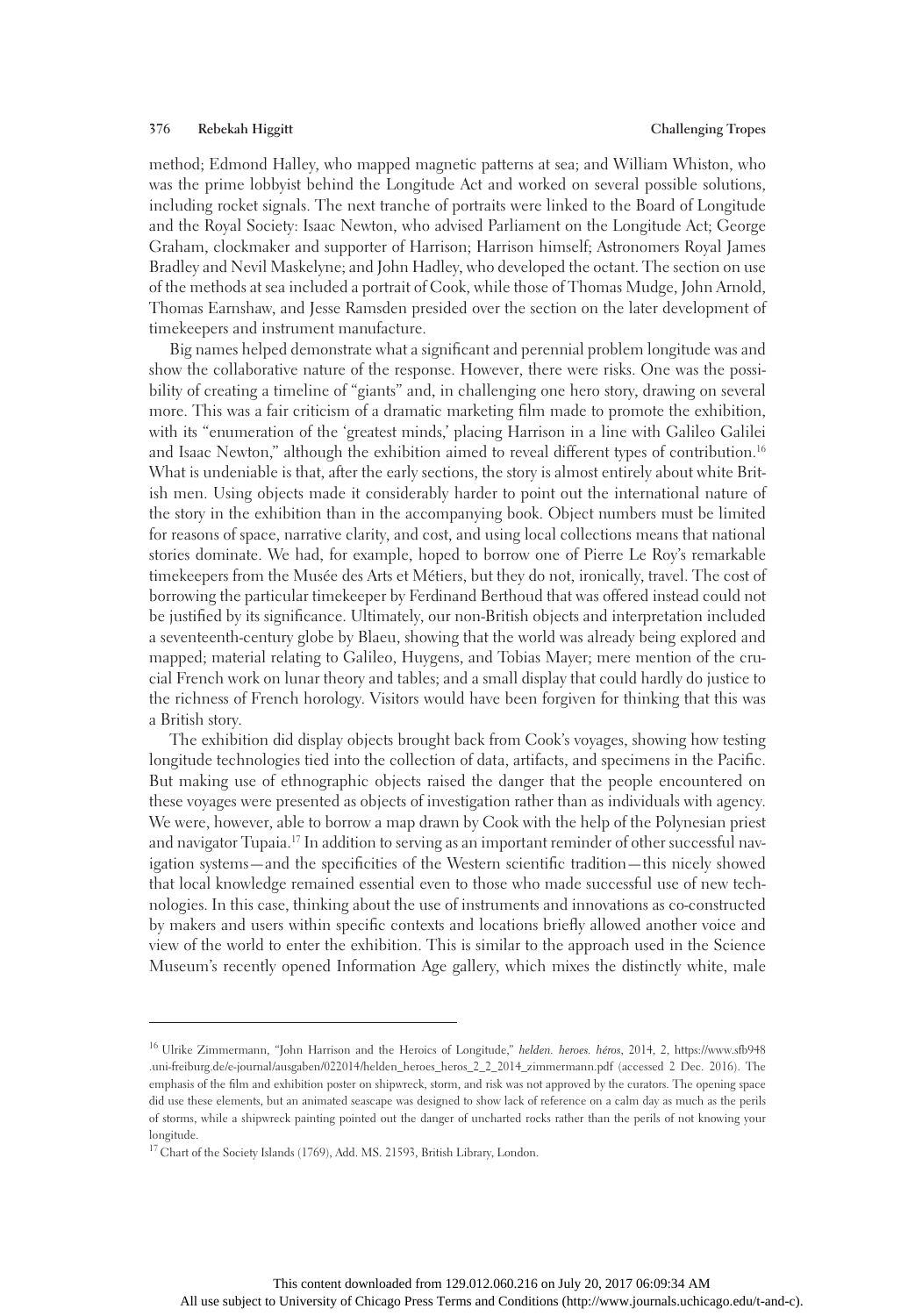story of invention with stories of use and development that include, for example, Cameroonian mobile networks and women telephone exchange operators.<sup>18</sup>

On the question of the representation of women, Tilly Blyth, the lead curator of Information Age, writes, "It would be tokenistic and ahistorical to present women as playing a major role in the creation of early communication technologies . . . because women had little access to the education, capital and resources available to male inventors and scientists." Yet, as Jordanova states, "presenting individuals with whom visitors can identify is essential." Blyth's tactic of looking at how machines and technologies "were used, adopted and integrated into society, changing social relations in the process," is surely the right one to help reach a varied public and to counter essentially masculine accounts of heroes and geniuses.<sup>19</sup> When discussing use of technologies at sea in the eighteenth century, however, it is again a male world. This must be explained by reference to the (problematic) standards of the time, noting how things have and have not changed; but shifts in narrative can usefully reveal other contributions. Thus, despite lacking a portrait or appealing objects, we used a large graphic and text board to include Mary Edwards as a linchpin within the network of computers employed by the Board of Longitude to produce the Nautical Almanac.<sup>20</sup> Here, an important story of governmental and institutional support of innovation also demonstrated the essential role of less well-known individuals, including Edwards and her daughters.

Our interest in wider social and institutional settings justified the inclusion of four more women. One was Queen Anne. While hardly a key player, she and her consort, who was Lord High Admiral, symbolized Britain's ambitions for nation and navy, around which the impulse to develop longitude solutions was shaped. A portrait of both beside the 1714 Longitude Act to which she gave royal assent was appropriate. In thinking about the context of public science, within which interest in longitude was fostered, we aimed to convey the social, literary, and visual culture of the period.21 One section evoked a coffeehouse with imagery and a soundscape that drew on eighteenth-century prints and commentary, including a female voice, and displayed schemes for longitude projects and satirical responses. A publication by Jane Squire was included on the exhibition tour but, in a sad reminder of pragmatic realities, was too large for the available showcase in Greenwich.<sup>22</sup> Another space represented was the ROG, where both successful methods were tested and supported. Since we were "on site," we could explore the observatory as a home as well as a place of work, showing how space was used and displaying Sophia Maskelyne's dress beside her husband's "observing suit." Finally, the John Arnold portrait includes his wife and son, conveying an image of prosperous industry and middle-class values that shows the commercial success and family nature of his business.

There were other, unknown women we could not display, who help challenge the lone genius myth directly. Harrison, the carpenter who began with wooden clocks, was remarkable and innovative, but he came to London for a reason: it gave him access to the skills and materials that he needed to develop his business. We should not forget that he had a workshop with apprentices and that he drew on the skills of pieceworkers who made parts such as springs;

<sup>&</sup>lt;sup>18</sup> Tilly Blyth, "Information Age? The Challenges of Displaying Information and Communication Technologies," Sci. Mus. Group J., 2015, 3, http://dx.doi.org/10.15180/150303.

<sup>&</sup>lt;sup>19</sup> Ibid.; and Jordanova, "On Heroism" (cit. n. 7). See also MacLeod, "Invention of Heroes" (cit. n. 12).

<sup>&</sup>lt;sup>20</sup> See Mary Croarken, "Providing Longitude for All: The Eighteenth-Century Computers of the Nautical Almanac," Journal of [Maritime Research](http://www.journals.uchicago.edu/action/showLinks?doi=10.1086%2F692691&crossref=10.1080%2F21533369.2002.9668324&citationId=p_n_33), 2002, 4:106–126.

<sup>&</sup>lt;sup>21</sup> We were particularly inspired by Larry Stewart's "Longitudinarians," in The Rise of Public Science: Rhetoric, Technology, and Natural Philosophy in Newtonian Britain, 1660–1750 (Cambridge: Cambridge Univ. Press, 1992); and Katy Barrett, "The Wanton Line: Hogarth and the Public Life of Longitude" (Ph.D. diss., Univ. Cambridge, 2013).

<sup>&</sup>lt;sup>22</sup> See Alexi Baker, "Jane Squire," Oxford Dictionary of National Biography (2015).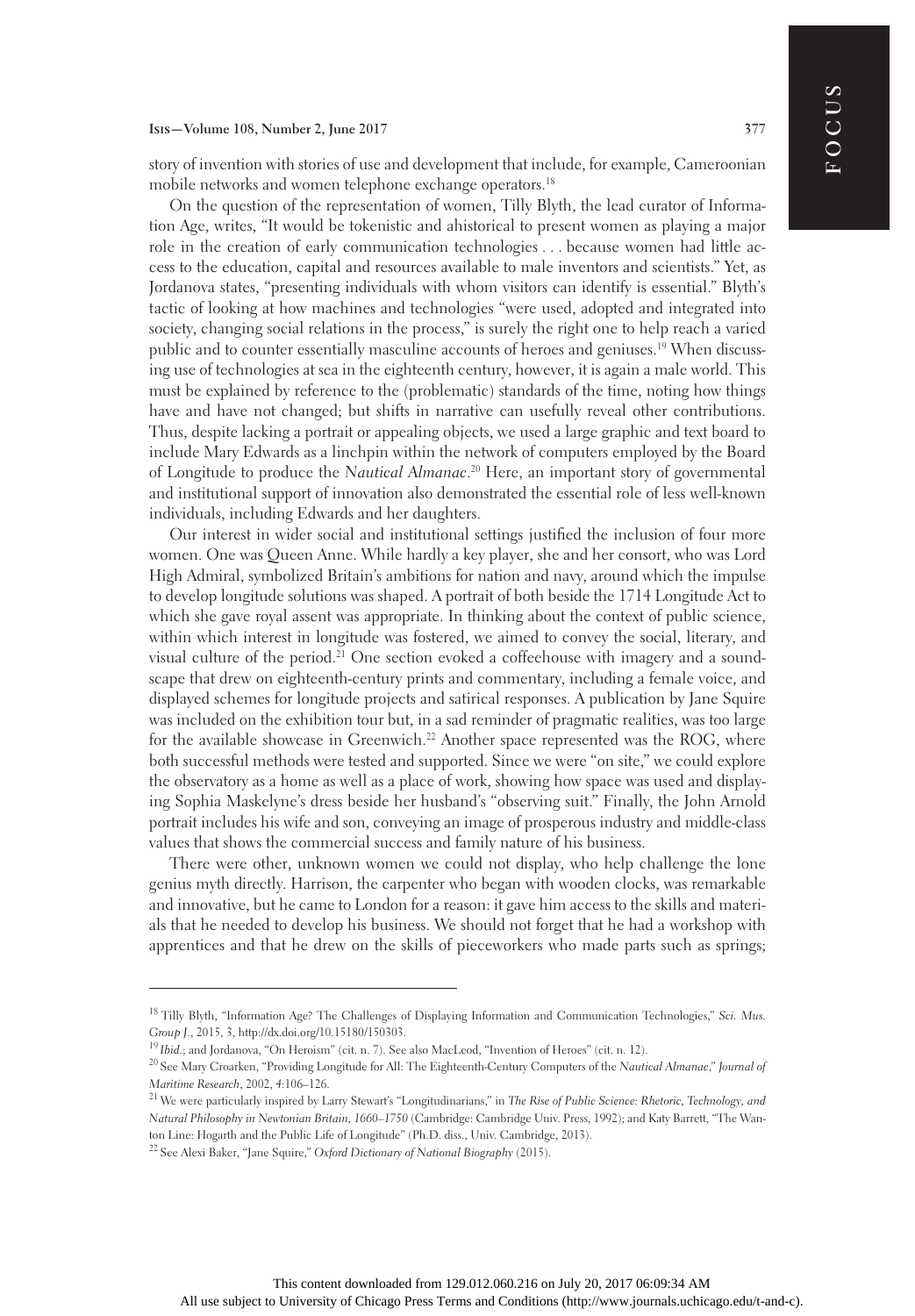they were often women. Referring to this, Simon Schaffer has written of the importance of such "lesser-known narratives of the fascinating and complex milieu in which the machines were designed and built." He compares heroic stories and star objects in museums with the "charismatic megafauna" (pandas, polar bears, tigers) that draw public interest to conservation efforts on behalf of "less alluring beings at least as crucial and fragile."<sup>23</sup> By putting Harrison's beguiling clocks into the exhibition, and inevitably recalling heroic accounts, we attempted something similar for the other people in the exhibition.

#### **Balancing Objects and Stories**

Yet the Harrison clocks also worked against us. I have previously called them "the most charismatic of objects," having guided visitors around them and read Sobel's concluding paragraphs: "Coming face-to-face with these machines at last . . . reduced me to tears. I wandered among them for hours." She described the motion of H1 and, despite the fact that it went to sea only once, found that it "came to life not only as the true time but also as a ship at sea, sailing mile after nautical mile." So dominating are the clocks that, in Flamsteed House at the ROG, they easily overwhelm stories of the Astronomers Royal who lived there. Indeed, one SCS focus group participant referred to the building as "Harrison's House." The visually exciting timekeepers are immediately associated with their maker (we could imagine Harrison's brain depicted as whirring clockwork) and seem comprehensible in their purpose, even if complex in their mechanism. Against them, objects associated with the development of the lunar-distance method—astronomical tables, mathematical calculations, octants, and sextants—are a hard sell. We had to work to find ways to balance the two stories, by doing what we could both to generate interest in the astronomy side and—a rare choice for curators—to decrease the dominance of our star objects. As Ulrike Zimmermann noted, the clocks were "not quite as central as one might have expected."<sup>24</sup>

In fact, they were, literally, sidelined. When displayed at the ROG, the four Harrison timekeepers have individual cases and can be viewed in the round. In the exhibition, the three large timekeepers were in a single case, placed against a wall. The visitor met them not as a culmination of the story but in the fourth of nine spaces. Using design to maintain the idea of parallel development, we placed the clocks so that they faced objects relating to astronomy. Placed symmetrically at the end of the section were the contemporaneous "prototypes" for both methods, with Harrison's sea watch on one side and John Bird's large sextant and Maskleyne's published lunar-distance tables on the other. Our hope was to balance interest, but we were not fully successful—on busy days a queue for the timekeepers' case developed, rather than visitors making more of emptier spaces. We partly rectified the lack of appeal of objects on the astronomy side by including touchable sextants. In my fantasy money-no-object exhibition, we had a moving platform, usable instruments, and objects to observe, but the realities of durability and cost meant that they were fixed and less of a draw than we hoped. More successfully, we enhanced an element that equated the two methods, which could otherwise only be supported by manuscript volumes. Making a virtue of the lack of objects, and enlivening a bureaucratic story, a space empty apart from a table and chairs was filled with an animated

<sup>&</sup>lt;sup>23</sup> Simon Schaffer, "Chronometers, Charts, Charisma: On Histories of Longitude," Sci. Mus. Group J., 2014, 2, http://dx.doi .org/10.15180/140203 (accessed 2 Dec. 2016).

<sup>&</sup>lt;sup>24</sup> Rebekah Higgitt, "Revisiting and Revising Maskelyne's Reputation," in Maskelyne: Astronomer Royal, ed. Higgitt (London: Hale, 2014), pp. 7–49, on p. 43; Dava Sobel, Longitude: The True Story of a Lone Genius Who Solved the Greatest Scientific Problem of His Time (1995; London: Fourth Estate, 1998), pp. 174–175; and Zimmermann, "John Harrison and the Heroics of Longitude" (cit. n. 16).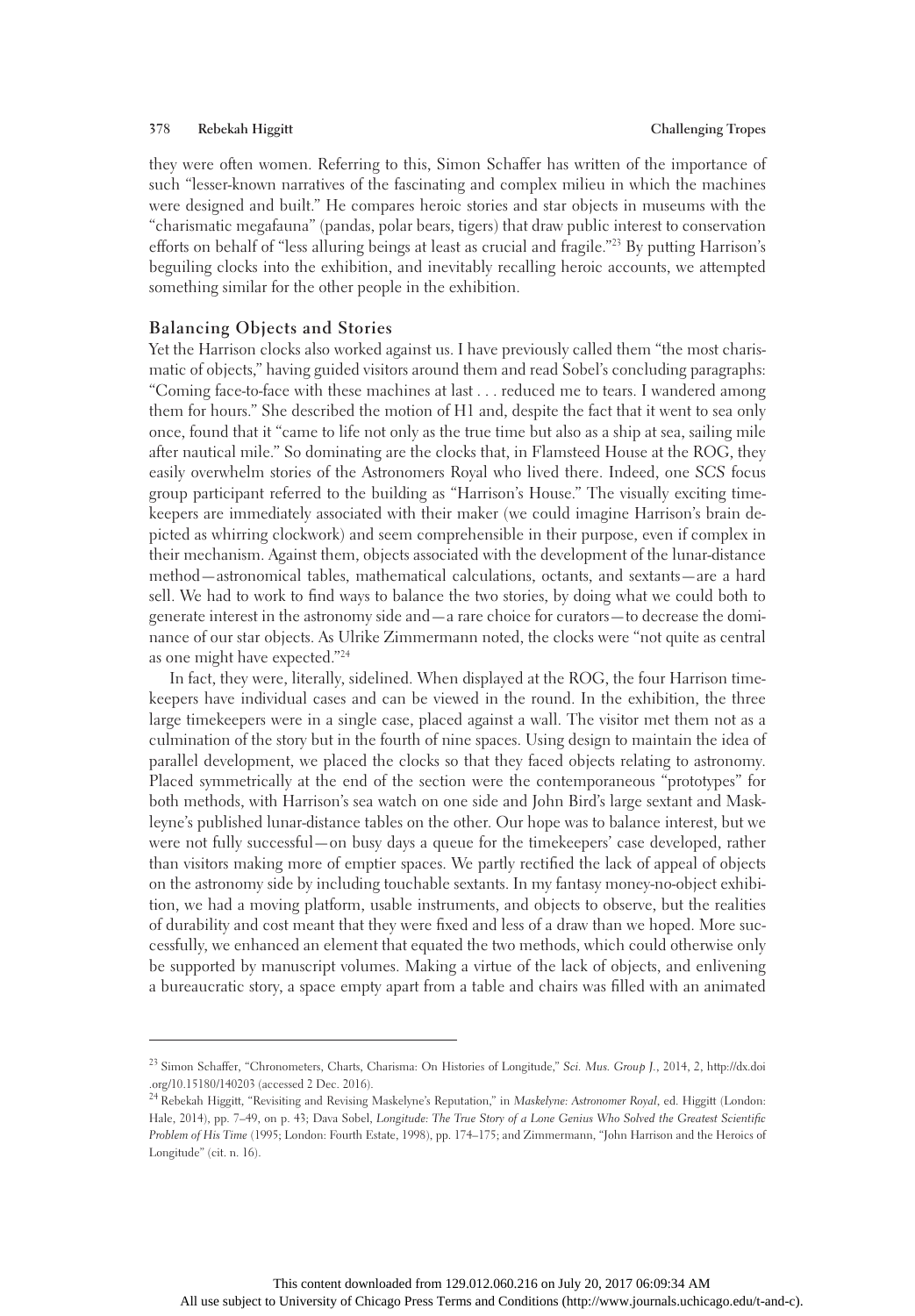table-top projection and audio track that conjured up the Board of Longitude's 1763–1764 sea trials, which tested innovations in both timekeeping and astronomical methods and placed the visitor in the 1765 meeting that discussed their results.

Elsewhere we made use of the draw of "people stories" to balance the narrative. One of the difficulties for the lunar-distance story is that, while timekeeping appears to have one clear hero, astronomy obviously involved many people, divided among theory, land- and sea-based observation, calculation, and instrument making. Thus, within this large cast, we selected a local champion for the astronomy story, pairing the portrait of Harrison with one of Maskelyne. This choice was also provoked by Sobel's presentation of the latter as a "villain," a concept just as unhelpful as that of "hero."<sup>25</sup> A review of the exhibition in the New York Times spotlighted another "less famous" individual as "a major figure in this exhibition."<sup>26</sup> This was the watchmaker Larcum Kendall, who was charged by the Board of Longitude with making a copy of H4. His copy, which went on Cook's second circumnavigation, and two subsequent sea watches, which aimed to simplify the mechanism, were all on show. The objects—impressively lined up—generated interest and were further enhanced with a digital interactive display. Using object "biographies," this presentation allowed visitors to track each timekeeper's movements on a series of voyages. Thus we showed their long history of use and repair, as well as contextualizing their invention and manufacture. Such questions of use, slow take-up, and retention made a brief reappearance toward the end of the exhibition, where we showed the ongoing production of instruments designed to improve old or alternative solutions.<sup>27</sup> Mere invention, we suggested, does not immediately or universally solve a problem.

#### **CONCLUSION**

As Sam Alberti wrote in the 2005 Focus section on "Museums and the History of Science," "However didactic and interpreted an exhibition, responses [are] a combination of that which was elicited by the display and that which came from within the visitor—things remembered and felt."<sup>28</sup> Because of the complexity of the story, we used an authoritative museum voice rather than something more multivocal, engaged, or participative. Labels and text panels made careful use of language to avoid the slippages that tend to simplify the story. Harrison did not invent "the chronometer," and so the words "timekeeper," "clock," and "watch" were used in sections before the appearance of John Arnold, who coined the term. Likewise, the Board of Longitude did not offer a "prize" for which methods and individuals "competed" in a "race." We therefore wrote of its various "rewards," using a timeline over Harrison's clocks to show that their making had been supported by a series of payments over many years before they (and lunar distances) were trialled with a view to receiving one of the large rewards  $(E10,000-$ £20,000). We likewise avoided the designers' initial idea of representing a literal sea race between the different potential solutions.

However, the title of the New York Times review—"The Race That Changed the World and Made the Watch"—shows the durability of the heroic narrative. This framework is so strong that the reviewer apparently barely noticed our account of astronomy. I suspect that

<sup>&</sup>lt;sup>25</sup> See Higgitt, Maskelyne. Interest in Maskelyne was also sparked by the bicentenary of his death in 2011 and the NMM's 2010 acquisition of a significant group of Maskelyne objects and books.

<sup>&</sup>lt;sup>26</sup> Roderick Conway Morris, "The Race That Changed the World and Made the Watch," New York Times, 2 Sept. 2014, http:// www.nytimes.com/2014/09/03/fashion/the-race-that-changed-the-world-and-made-the-watch.html (accessed 2 Dec. 2016).

<sup>&</sup>lt;sup>27</sup> See David Edgerton, *The Shock of the Old: Technology and Global History since 1900 (Oxford: Oxford Univ. Press, 2011)*. On object biography as "an appealing narrative hook" and in research see Samuel J. M. M. Alberti, "Objects and the Museum," [Isis](http://www.journals.uchicago.edu/action/showLinks?doi=10.1086%2F692691&system=10.1086%2F498593&citationId=p_n_47), 2005, 96:559–571, on pp. 560–561.

<sup>&</sup>lt;sup>28</sup> Alberti, "Objects and the Museum," p. 569.